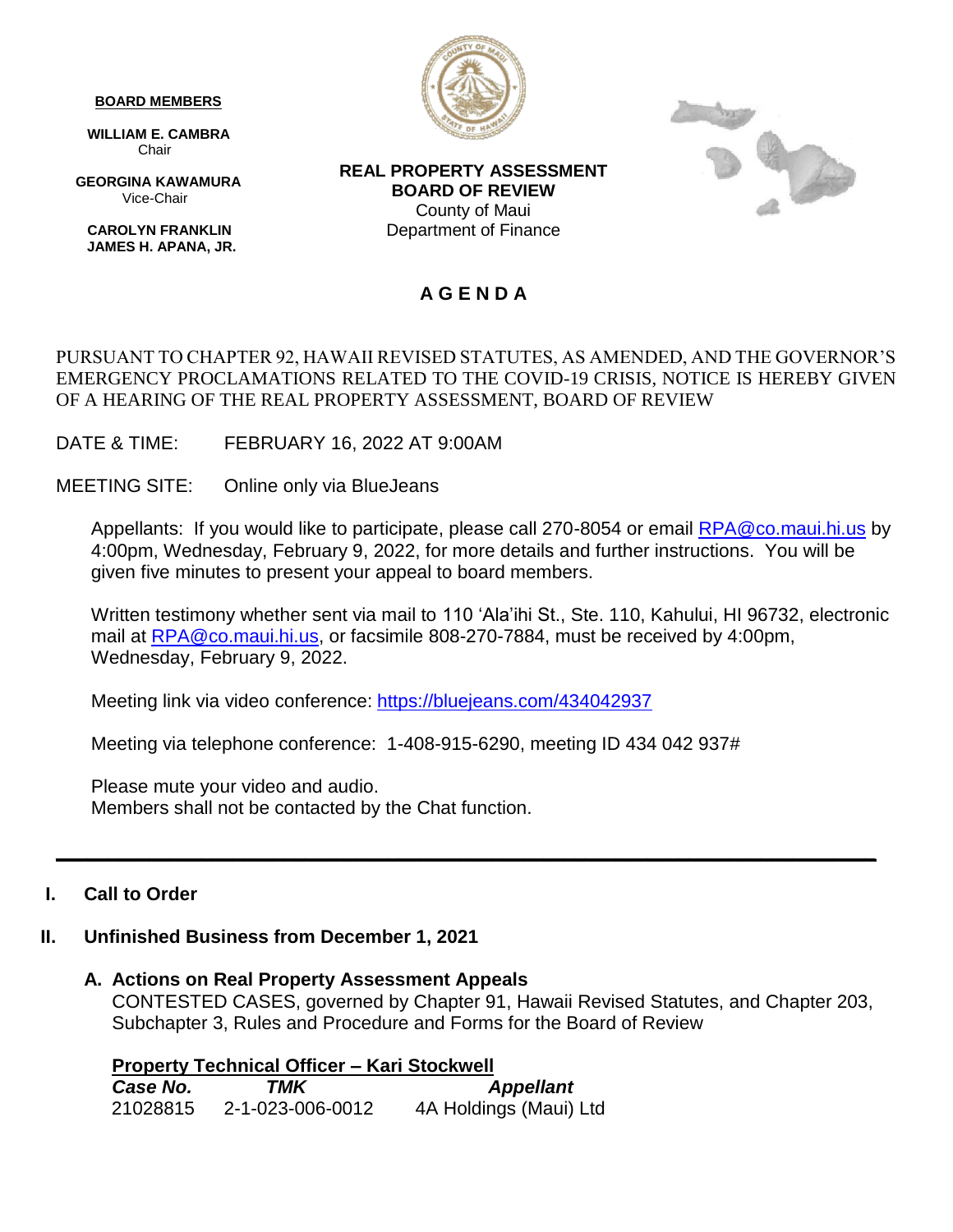# **III. New Business**

# **B. Actions on Real Property Assessment Appeals**

CONTESTED CASES, governed by Chapter 91, Hawaii Revised Statutes, and Chapter 203, Subchapter 3, Rules and Procedure and Forms for the Board of Review

| Real Property Appraiser - Arielle Obrero                 |                   |                                       |  |
|----------------------------------------------------------|-------------------|---------------------------------------|--|
| Case No.                                                 | TMK               | <b>Appellant</b>                      |  |
| 21031205                                                 | 2-1-008-104-0023  | Donna P Ting Trust                    |  |
| <b>Real Property Appraisal Supervisor - Kyle Shimizu</b> |                   |                                       |  |
| Case No.                                                 | TMK               | <b>Appellant</b>                      |  |
| 21029547                                                 | 4-4-008-022-0047  | Vacpro, Inc                           |  |
| 21028811                                                 | 4-4-008-022-0259  | Ralph Vincent Zerbonia                |  |
| 21028886                                                 | 4-4-008-022-0044  | 1203-1268 D&D Street Partners Ltd     |  |
| 21028788                                                 | 4-4-008-022-0100  | 1203-1268 D&D Street Partners Ltd     |  |
| 21028905                                                 | 4-4-008-022-0174  | 14195 Montview Blvd Partners LLC      |  |
| 21028914                                                 | 4-4-008-022-0205  | Loch V LLC                            |  |
| 21028670                                                 | 4-5-002-009-0000  | Maui Outlets Associates LLC           |  |
| 21030010                                                 | 4-5-011-008-0000  | Lahaina Gateway Commercial, LLC       |  |
| <b>Property Technical Officer - Kari Stockwell</b>       |                   |                                       |  |
| Case No.                                                 | <b>TMK</b>        | <b>Appellant</b>                      |  |
| 21028678                                                 | 3-8-014-0146-0041 | <b>Rick M Smith Sr</b>                |  |
| 21028657                                                 | 3-9-008-011-0015  | <b>Tyler K Azeka Trust</b>            |  |
| 21029608                                                 | 3-9-008-011-0023  | <b>Jasmine White</b>                  |  |
| 21029557                                                 | 3-9-018-003-0007  | <b>Charles Valentine Smyth</b>        |  |
| 21028823                                                 | 3-9-018-003-0260  | Raymond L Sukovieff                   |  |
| 21029757                                                 | 3-9-020-001-0227  | <b>James Charles McLardy</b>          |  |
| 21029720                                                 | 3-9-020-001-0235  | Steven & Terri Werth Family Trust     |  |
| 21028638                                                 | 3-9-020-016-0091  | Kurtis Lyle Hugenberger               |  |
| 21029588                                                 | 3-9-043-071-0000  | Lynne Baldassari-Cruz/Ngoc Nhung Tran |  |
| 21029575                                                 | 4-2-001-024-0012  | Tamara L Walsh                        |  |
| 21028794                                                 | 4-2-001-024-0123  | <b>Wilhelm Lee Trust</b>              |  |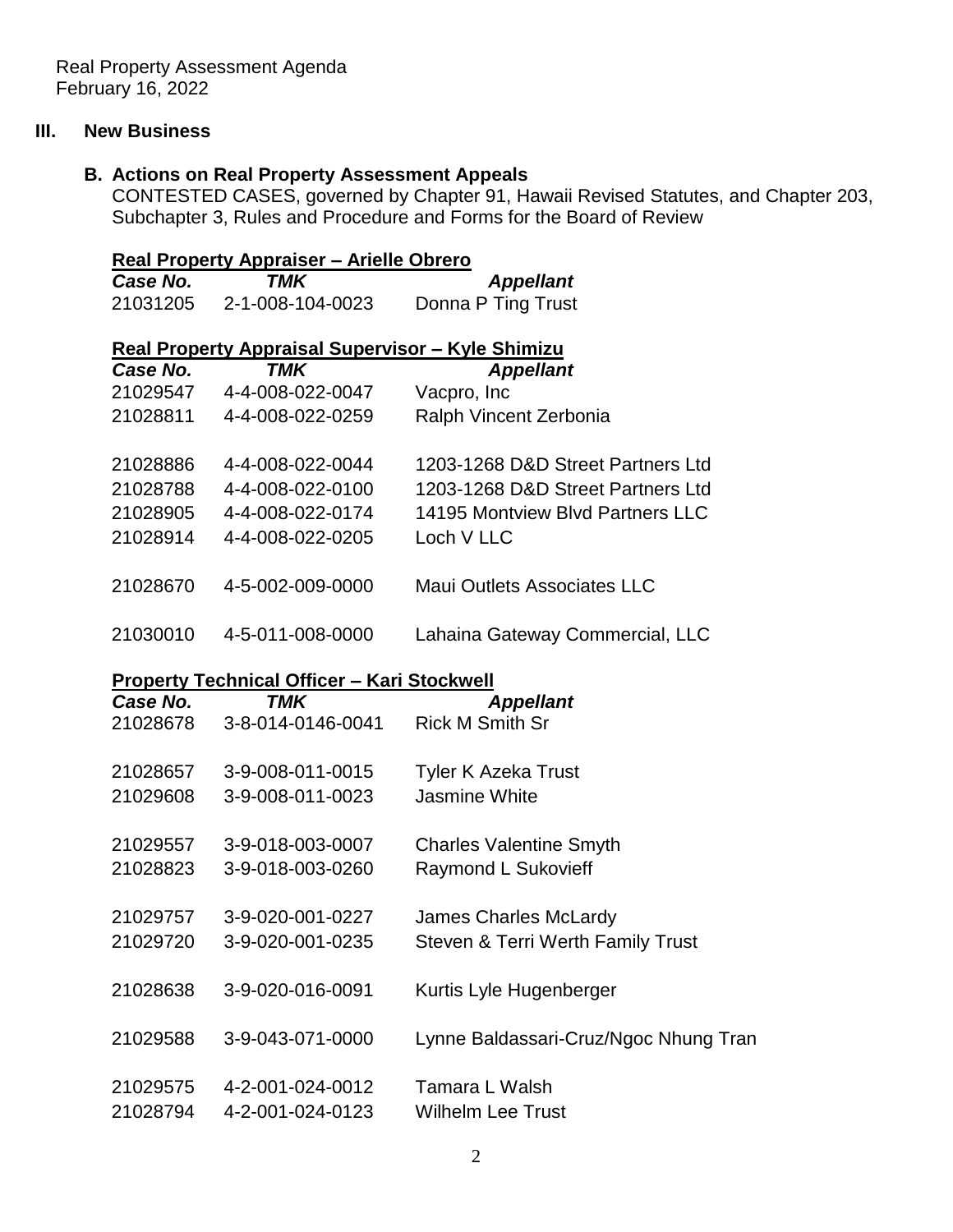### Real Property Assessment Agenda February 16, 2022

# **Property Technical Officer – Kari Stockwell (con't)**

| <u>.</u><br><u>,,,,,,,</u><br><u><b>HALL OLOGHNOLL LOUIL LI</b></u> |                  |                                       |
|---------------------------------------------------------------------|------------------|---------------------------------------|
| Case No.                                                            | <b>TMK</b>       | <b>Appellant</b>                      |
| 21029576                                                            | 4-2-001-028-0061 | <b>Wieten Family Trust</b>            |
| 21028742                                                            | 4-2-001-028-0079 | Paula Opal 2017 Trust                 |
| 21028706                                                            | 4-2-001-028-0147 | <b>Torren L Moore</b>                 |
|                                                                     |                  |                                       |
| 21028710                                                            | 4-2-001-030-0004 | Douglas H Miller Self-Trusteed Trust  |
|                                                                     |                  |                                       |
| 21029682                                                            | 4-2-001-032-0001 | South Pacific Condo LLC               |
| 21029725                                                            | 4-2-001-032-0004 | Jess A Gupta Revoc Living (2010) Tr   |
| 21029641                                                            | 4-2-001-032-0137 | Manland Inc                           |
|                                                                     |                  |                                       |
| 21031189                                                            | 4-2-004-028-0053 | Alps Management LLC                   |
|                                                                     |                  |                                       |
| 21029716                                                            | 4-3-003-017-0001 | Winter Skye Sun Trust                 |
| 21029714                                                            | 4-3-003-017-0006 | <b>Lindsey Residence LLC</b>          |
| 21029707                                                            | 4-3-003-017-0007 | Bruce Kenyon Young Jr                 |
| 21029765                                                            | 4-3-003-017-0027 | Alaeloa 33 LLC                        |
| 21029558                                                            | 4-3-003-017-0028 | David J Venderley                     |
| 21028655                                                            | 4-3-003-017-0033 | William & Rochelle Allen Family Trust |
| 21029299                                                            | 4-3-003-017-0036 | <b>Andrew Douglas Grant</b>           |
| 21029657                                                            | 4-3-003-017-0040 | <b>Richard R Koch</b>                 |
| 21029317                                                            | 4-3-003-017-0043 | <b>Mike Resnick Trust</b>             |
|                                                                     |                  |                                       |
| 21029555                                                            | 4-3-006-044-0032 | <b>Foley Family Trust</b>             |
|                                                                     |                  |                                       |
| 21028779                                                            | 4-3-008-001-0003 | <b>Bartley D Gill</b>                 |
| 21029683                                                            | 4-3-008-001-0011 | <b>Miller Family Trust</b>            |
| 21029300                                                            | 4-3-008-001-0012 | Alec Gordon Baikie                    |
| 21029579                                                            | 4-3-008-001-0013 | Diana L Bresnan Trust                 |
| 21029580                                                            | 4-3-008-001-0019 | <b>Heather Persons</b>                |
| 21029647                                                            | 4-3-008-001-0020 | Treena L Tipton                       |
| 21028755                                                            | 4-3-008-001-0024 | <b>Graham Family Trust</b>            |
| 21029670                                                            | 4-3-008-001-0028 | <b>Mubarak Family Trust</b>           |

# **IV. Adjournment**

PLEASE NOTE: If any member of the Board is unable to attend the scheduled meeting, please contact the Department of Finance at least one day prior to the meeting date. Thank you for your cooperation.

AGENDA ITEMS ARE SUBJECT TO CANCELLATION. For a confirmation of the meeting date and time, please contact the Real Property Assessment Division at 808-270-8054, 1-800-272-0117 (toll-free from Molokai), 1-800-272-0125 (toll-free from Lanai), and 808-270-7884 (fax).